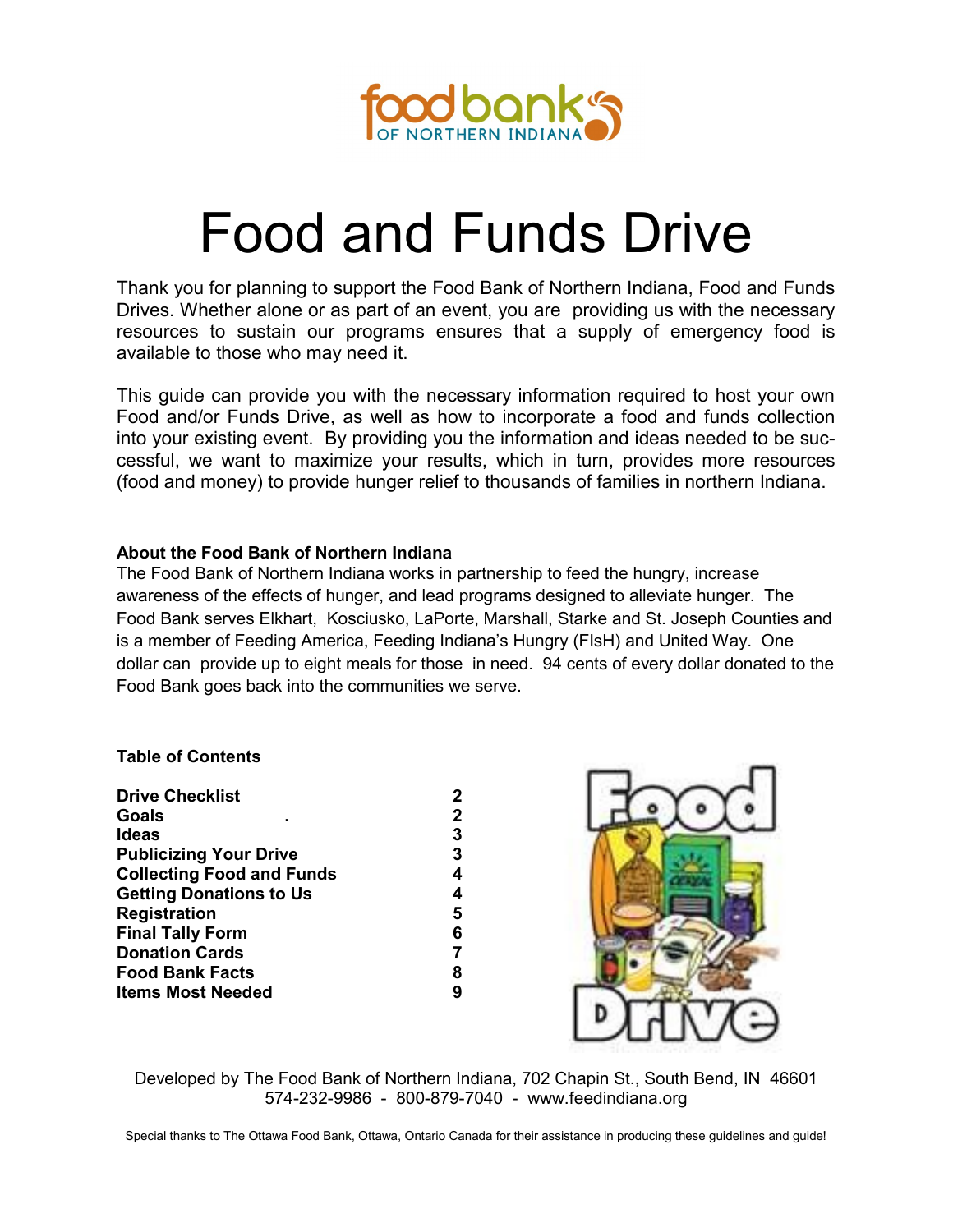# Checklist

# **Drive Checklist**

Follow these easy steps to a successful drive! Don't hesitate to contact us if you have any questions along the way.

- Get the support from the decision-makers in your organization and ask if they'll match participant contributions.
- Pick the date(s) for your drive. It's best to concentrate on a shorter timeline to maintain the interest of your colleagues.
- Set a goal (See "Setting and Achieving Goals" below).
- Let us know your initiative! Register your food drive with us! Please fill out the Registration form on Page 5 and fax to 574-232-0143 or email us the information at mmartinec@feedingamerica.org. Please provide as much detail as possible registration allows us to better track your drive, provide marketing to help bring awareness to your drive and to provide recognition for your efforts when it is complete. **Please take the time to register!**
- Execute your Food and/or Fund Drive
- Contact the Food Bank of Northern Indiana if you need to arrange a method of transportation for your drive's donations.

# **Setting and Achieving Goals**

Setting a target for the amount of food and/or funds to be raised will generate momentum for your drive. While it's important to set a challenging goal, try to be realistic. But remember—whether you reach your goal or not, you'll be helping to fight hunger in northern Indiana. Every bit of support makes a difference!

# **Ideas for Determining Goals**

- Set a goal of pounds and/or dollars. This amount can be based on a goal per participant/employee or another number you feel is appropriate.
- When collecting food, set a goal for the number of items or boxes. Aim to fill the lobby, the lunchroom, number of barrels, the office, etc.
- Aim to exceed a previous food or fundraising amount. If you raised 400 lbs of food last time, try for 600 lbs.
- Generating 100% participation is a goal. Your Food and/or Funds Drive can be an engaging team building activity. If you can get everyone to participate in some capacity, you'll be able to celebrate your success together.

# **Achieving Goals**

- Track your progress. Send emails, post an update of the tally in a prominent area, and spread the word!
- Announce your final totals and celebrate the success with your team!

**SCL** Set a Goal! വ **QOa** 

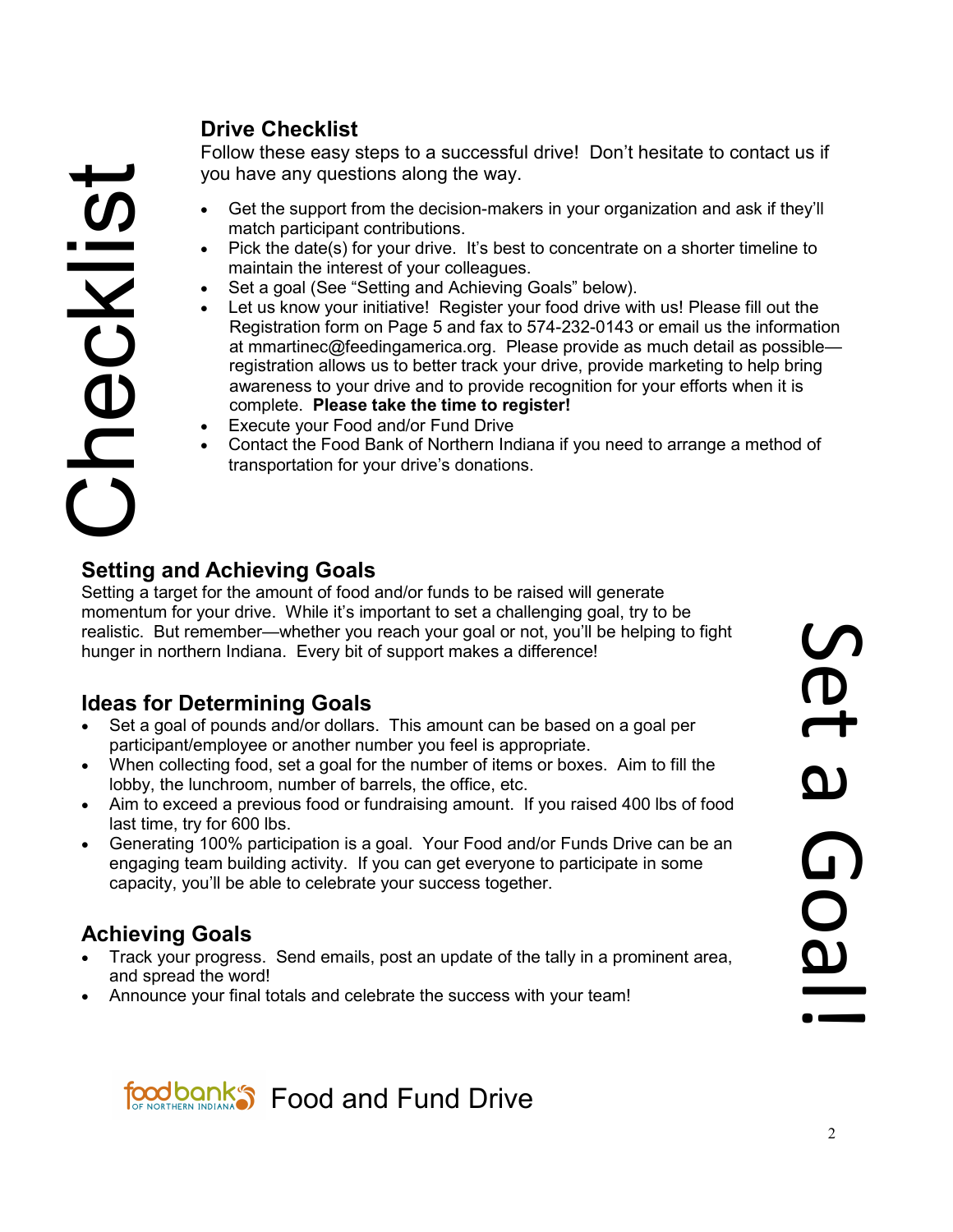Simply spreading the word about your collection will enhance your colleague's generosity and generous donations. However, if you're looking to do something a little different, check out the ideas below or execute your own!

**Can Sculptures**: Collect food and make a piece of art in your office. Visit http:// www.canstruction.org for inspiration.

**Casual-Dress Day**: Employees can dress casually with a donation to the Food Bank.

**Healthy Competition**: Organize a contest between departments, teams or groups with prizes for the group that collects the most food.

**Pizza Party**: Order pizza or take out and charge a set amount per serving (making sure to cover your costs and still include a donation to The Food Bank). Approach the leaders of your organization about sponsoring the lunch to maximize participation and donations.

**Start a Treat Cart**: Sell special treats or baked good on Friday afternoon, when colleagues are craving a treat. A great opportunity to generate donations.

A collection for the Food Bank can be easily incorporated into existing events and activities within your organization. Collect Food and/or Funds at your holiday party, team building meetings or organizational conferences.

# **Publicize Your Drive**

Communication is the key to the success of your Food and/or Fund Drive. Now that you've decided to collect for the Food Bank of Northern Indiana, how will you let participants and colleagues know?

Put up posters in common areas and send emails to communicate when, how and what participants should donate. If you're doing a Fund Drive, include donation cards (page 7) with paystubs or in employee newsletters. Post information about the drive on the Intranet.

When you register your Drive/Event with the Food Bank, you're able to request event materials free of charge. We can help with posters, donation jugs and collection barrels.

**The Word**  $\overline{\mathbf{b}}$ MOLC

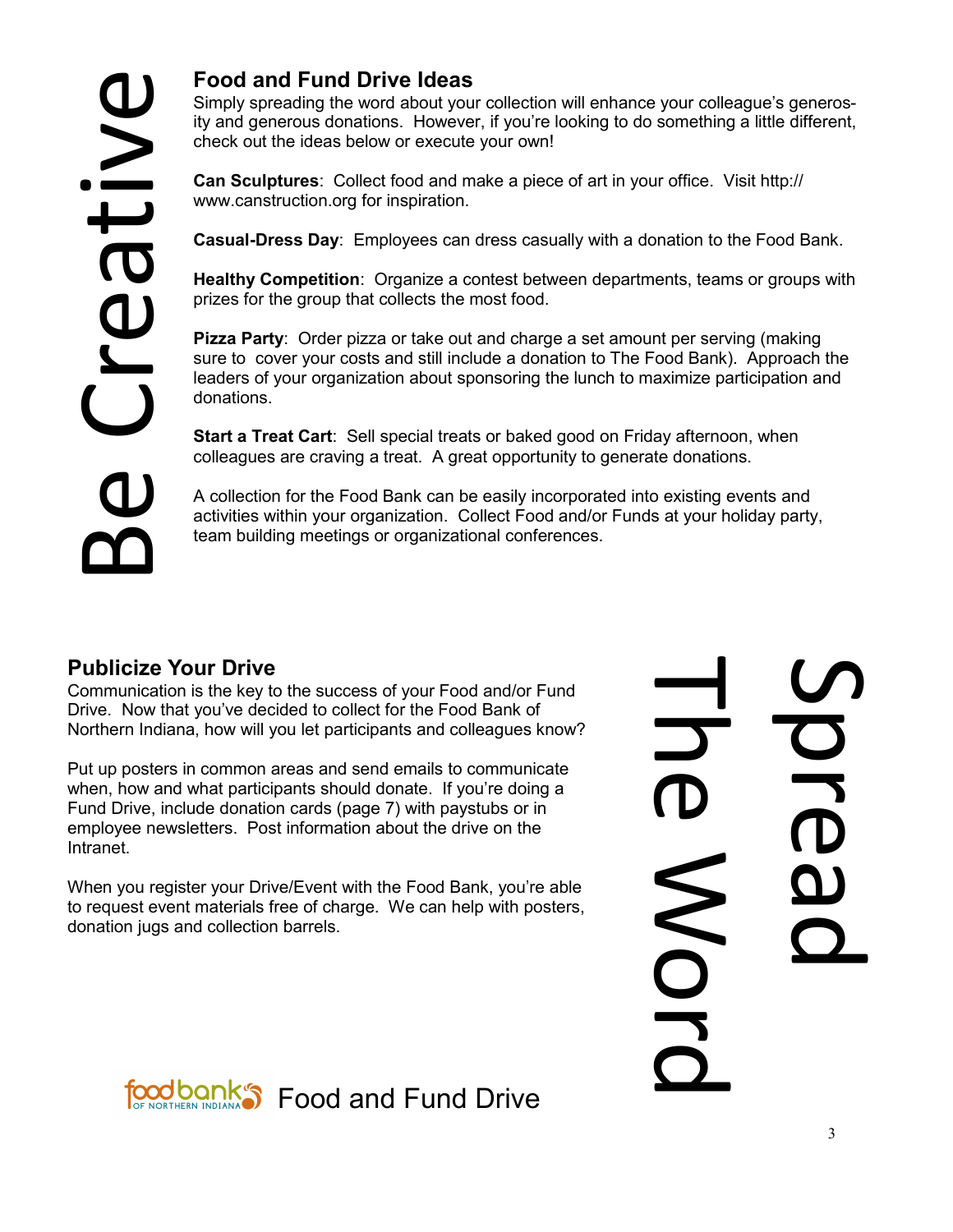# Food & Spunds

# **Collecting Food**

The Food Bank of Northern Indiana accepts donations of non-perishable food items. Be sure to check "best before dates" and only donate food you would eat yourself. See page 8 for a list of our most needed items. We encourage the use of your own boxes (bulk paper boxes work very well!), but the Food Bank can also supply you with 55-gallon collection barrels.

# **Collecting Funds**

The Food Bank of Northern Indiana accepts cash, check and credit card (Visa, MasterCard and Discover) donations. Charitable donation receipts can be issued for donations of \$10 or more provided that a donation form is included; donation forms are available on page 7 and must be completed in full for cash and credit card donations. **NOTE:**  Checks do not require a donation card if complete and current address information is printed on the check. Checks can be made payable to the Food Bank of Northern Indiana.

**Funds:** If not included with your food donation, financial contributions should be dropped off to: **Food Bank of Northern Indiana, 702 Chapin St., South Bend, IN 46601 or mailed to P.O. Box 11365, South Bend, IN 46634**

Your group or organization can issue a check to cover donations (include donor names and donation amounts to ensure tax receipt accuracy). Keep a record of your financial donations and be sure to include them on your Final Tally Form, found on page 6 of this guide.

# **Getting Donations to the Food Bank of Northern Indiana**

**Food:** Once your drive is over, arrange for the food to be delivered to the Food Bank. Drives that plan to raise more than 200 pounds or plan to use our barrels can indicate a preferred pick-up date on their Drive Registration Form and we will try our best to accommodate. **Financial donations can be included with your food donations.**

While the Food Bank appreciates collections of all sizes, we encourage donations to be dropped off at our warehouse at 702 Chapin St. in South Bend (Monday to Friday, 8am to 3pm). We understand that delivery is not always an option; we simply ask for your help in maximizing our resources in personnel and equipment.

Be sure to include a Final Tally Form with your food donations. We want to give credit where credit is due!



**Thought** Food For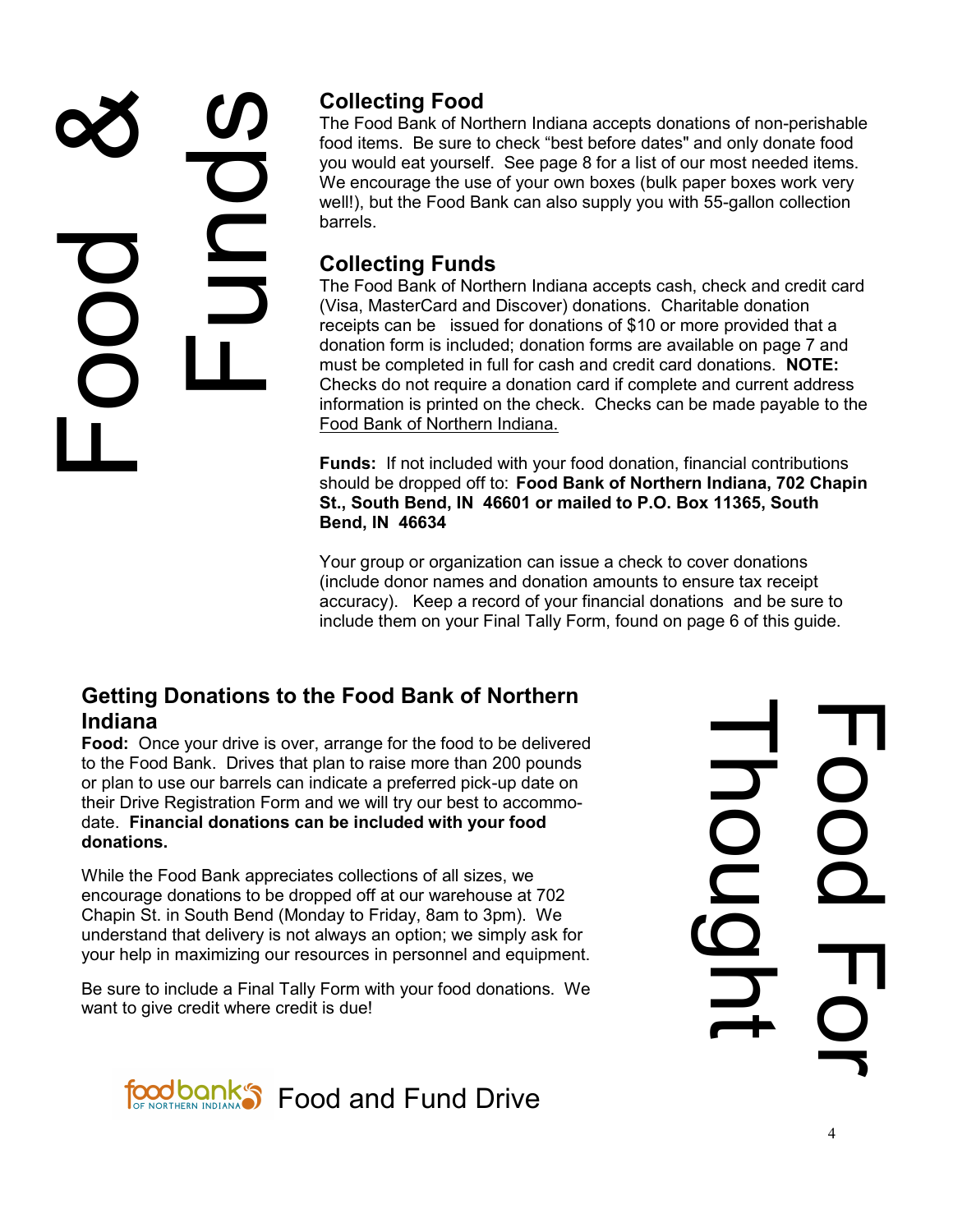| <b>Drive Information:</b>                                                                                                           |  |
|-------------------------------------------------------------------------------------------------------------------------------------|--|
|                                                                                                                                     |  |
|                                                                                                                                     |  |
| Are you collecting: ( ) Food ( ) Funds ( ) Both                                                                                     |  |
| What is your goal?                                                                                                                  |  |
| Pounds of Food \$ Funds                                                                                                             |  |
| Will your group/organization match contributions or make a<br>donation to the Food Bank of Northern Indiana ? $\Box$ Y $\bigcirc$ N |  |
| If you require a pick up for your food donations, please indicate a                                                                 |  |
| preferred date and time window.                                                                                                     |  |
|                                                                                                                                     |  |
|                                                                                                                                     |  |

foodbank<sup>®</sup> Food and Fund Drive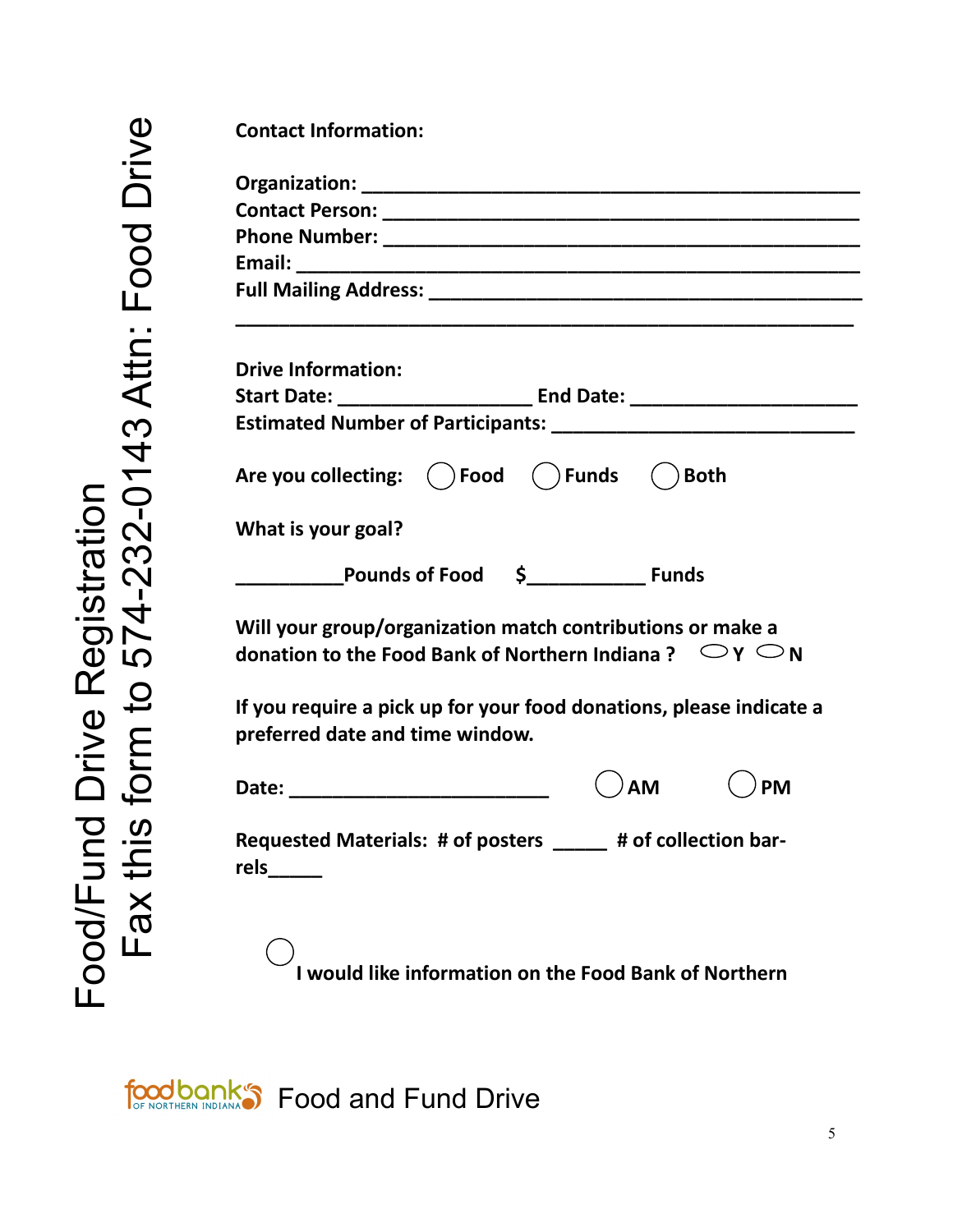# Final Tally Form<br>Include this form with your food and/or fund donations Include this form with your food and/or fund donations

| How much did you raise?                                             | (or leave blank and we will weigh the food for you!) |
|---------------------------------------------------------------------|------------------------------------------------------|
| Total Funds: \$ __________________                                  |                                                      |
|                                                                     |                                                      |
| Include any donation cards for tax receipt purposes with this form. |                                                      |
|                                                                     |                                                      |
|                                                                     |                                                      |
|                                                                     |                                                      |



**Thank you for supporting the Food Bank of Northern Indiana. Your donations will help fight hunger insecurity in our communities.**

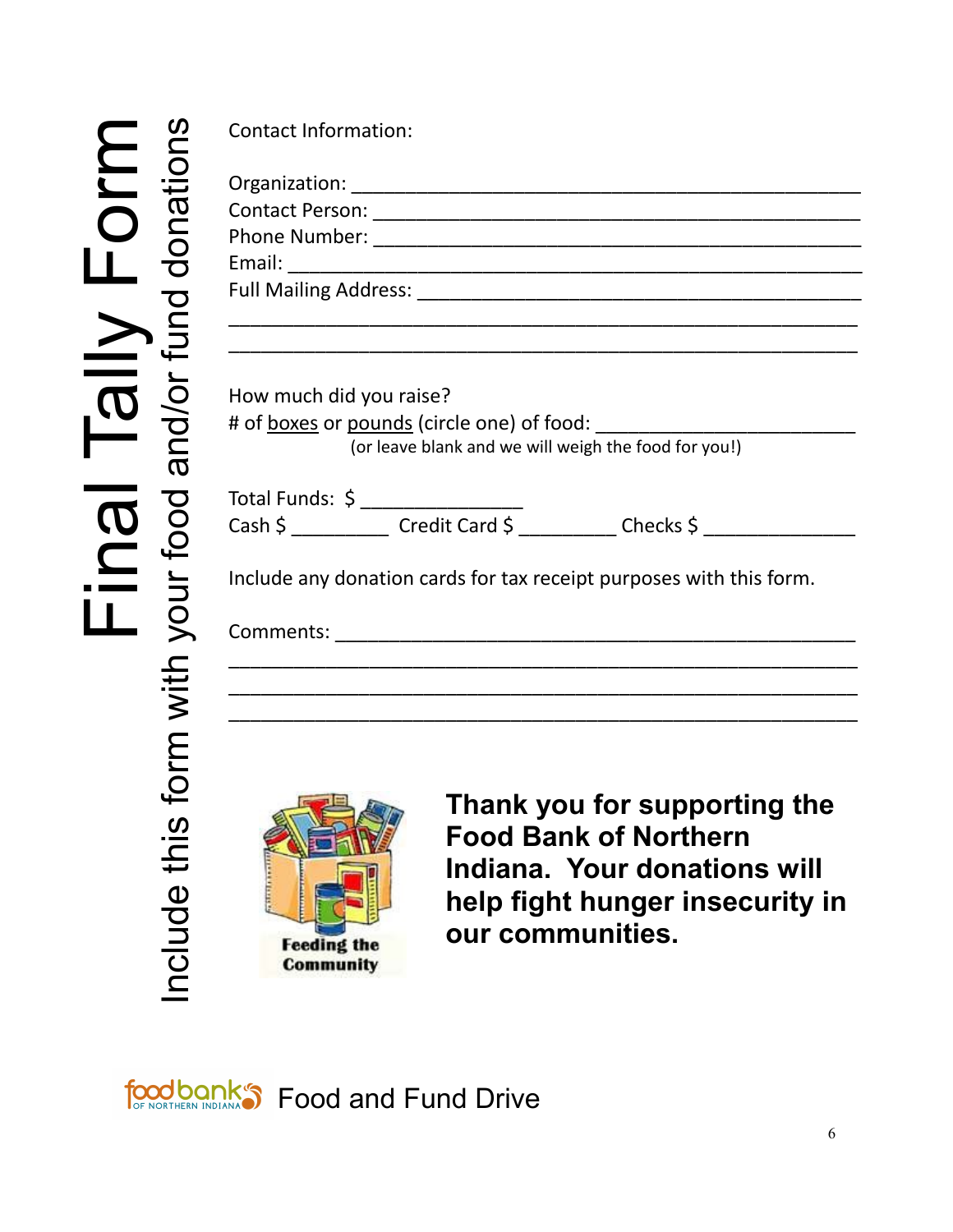|              |                                                                                   | YES! I want to fight hunger in northern Indiana!                                    |                |              |                      |                   |                                                  |  |
|--------------|-----------------------------------------------------------------------------------|-------------------------------------------------------------------------------------|----------------|--------------|----------------------|-------------------|--------------------------------------------------|--|
|              | tood bo                                                                           | Is this donation part of a Food and/or Fund Drive? Date<br><b>Organization Name</b> |                |              |                      |                   |                                                  |  |
| onation Form | 702 Chapin St.<br>South Bend, IN 46601<br>Tel (574)232-9986                       | $\Box$ \$10                                                                         | $\Box$ \$25    | $\Box$ \$50  | $\Box$ \$100         | $\Box$ Other \$   |                                                  |  |
|              | Fax (574) 232-0143<br>www.feedindiana.org                                         | Name (please print)                                                                 |                |              |                      |                   |                                                  |  |
|              | Please mail to:<br>P.O. Box 11365                                                 | Address                                                                             |                |              | City                 |                   | State<br>Zip                                     |  |
|              | South Bend, IN 46634                                                              | Telephone<br>$\Box$ CASH                                                            | $\Box$ CHECK   | $\Box$ MC    | Email<br>$\Box$ VISA | $\Box$ AMEX       | $\Box$ DISCOVER                                  |  |
|              |                                                                                   | Card Number                                                                         |                |              | Exp. Date            | Signature         |                                                  |  |
|              |                                                                                   |                                                                                     |                |              |                      |                   | YES! I want to fight hunger in northern Indiana! |  |
| onation Form | food ba<br>OF NORTHERN IND                                                        | Is this donation part of a Food and/or Fund Drive? Date<br><b>Organization Name</b> |                |              |                      |                   |                                                  |  |
|              | 702 Chapin St.<br>South Bend, IN 46601<br>Tel (574)232-9986<br>Fax (574) 232-0143 | $\square$ \$10                                                                      | $\Box$ \$25    | $\Box$ \$50  | $\Box$ \$100         |                   | $\Box$ Other \$                                  |  |
|              | www.feedindiana.org                                                               | Name (please print)                                                                 |                |              |                      |                   |                                                  |  |
|              | Please mail to:<br>P.O. Box 11365                                                 | Address                                                                             |                |              | City                 |                   | State<br>Zip                                     |  |
|              | South Bend, IN 46634                                                              | Telephone<br>$\Box$ CASH                                                            | $\Box$ CHECK   | $\square$ MC | Email<br>$\Box$ VISA | $\Box$ AMEX       | $\Box$ DISCOVER                                  |  |
|              |                                                                                   | Card Number                                                                         |                |              | Exp. Date            | Signature         |                                                  |  |
|              |                                                                                   |                                                                                     |                |              |                      |                   | YES! I want to fight hunger in northern Indiana! |  |
|              |                                                                                   | Is this donation part of a Food and/or Fund Drive? Date<br><b>Organization Name</b> |                |              |                      |                   |                                                  |  |
|              | 702 Chapin St.<br>South Bend, IN 46601<br>Tel (574)232-9986<br>Fax (574) 232-0143 | $\square$ \$10                                                                      | $\square$ \$25 | $\Box$ \$50  | $\square$ \$100      | $\Box$ Other \$   |                                                  |  |
|              | www.feedindiana.org                                                               | Name (please print)                                                                 |                |              |                      |                   |                                                  |  |
|              | Please mail to:<br>P.O. Box 11365                                                 | Address                                                                             |                |              | City                 |                   | State<br>Zip                                     |  |
| Donation     | South Bend, IN 46634                                                              | Telephone<br>CASH                                                                   | $\Box$ CHECK   | $\Box$ MC    | Email<br>$\Box$ VISA | AMEX <sub>1</sub> | DISCOVER                                         |  |
|              |                                                                                   | Card Number                                                                         |                |              | Exp. Date            | Signature         |                                                  |  |

food bank Strond and Fund Drive